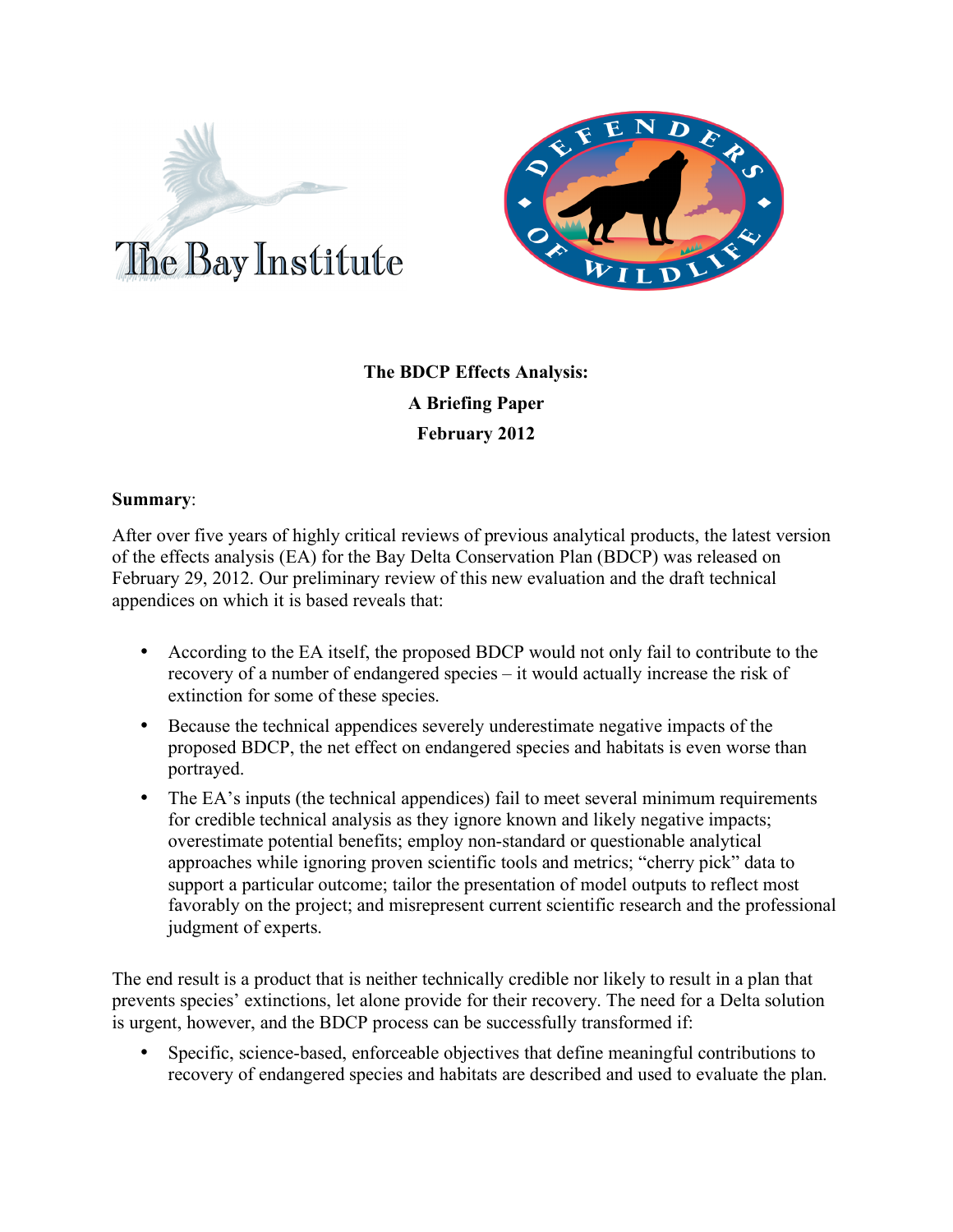- Plan actions are specifically designed to reduce the highest priority stressors (including flow alteration) that prevent attainment of plan objectives.
- The "DRERIP<sup>1</sup>" process the most credible approach and set of tools developed specifically to evaluate the magnitude and certainty of positive and negative effects resulting from different Delta management measures – is used to select the most effective and promising actions for inclusion in a scientifically defensible plan .

**Background**: The Bay-Delta Conservation Plan (BDCP) is an initiative to develop a 50-year permit for operations of the State Water Project and federal Central Valley Project under the auspices of the federal Endangered Species Act (ESA) and California's Natural Community Conservation Planning Act (NCCPA). The proposed plan, whose development is paid for and subject to approval by water exporters before its submission to permitting agencies, is intended to support the State's co-equal goals of recovery of "covered" species<sup>2</sup> and habitats in the Delta and improved reliability of water supply for water exporters. BDCP's primary elements include construction and operation of a new water diversion and conveyance facility (a canal or tunnel) in the North Delta and restoration of Delta wetland habitats.

A well-designed BDCP that complies with federal and state law could contribute to solving the Delta's problems. Since its inception, however, the process has been plagued by serious shortcomings in the quality and scope of the analysis, as noted by numerous independent scientific reviewers. In 2011, a National Research Council panel concluded that:

*"…much of the BDCP appears to be a post-hoc rationalization of the water supply elements contained in the BDCP" (National Research Council, 2011, p. 23)*

**Update:** A revised BDCP "Effects Analysis" (EA) was released on February 29, 2012; it is a summary of the "net effects" described in various technical appendices that were released toward the end of 2011. Unfortunately, these new documents continue to ignore much of the wealth of relevant scientific information available about what is required to restore the Delta ecosystem, despite detailed guidance about such information from fish and wildlife agencies and others. In comments on the technical appendices submitted to the California Resources Agency prior to the release of the EA "net effects" document, the NGO community documented numerous major flaws with the EA concluding that the technical analyses fail to provide a credible, balanced

<sup>&</sup>lt;sup>1</sup> DRERIP is the Delta Regional Ecosystem Restoration Implementation Program. This multi-year project of the California Department of Fish and Game and other Calfed agencies developed a rigorous process for prioritizing proposed restoration actions in the Delta.

 $2^2$  The 12 fish species that must benefit from the BDCP, include all four runs of Central Valley Chinook salmon, steelhead, green sturgeon, white sturgeon, two smelt species, two species of lamprey, and the endemic Sacramento splittail; a number of terrestrial species are also covered under the Plan.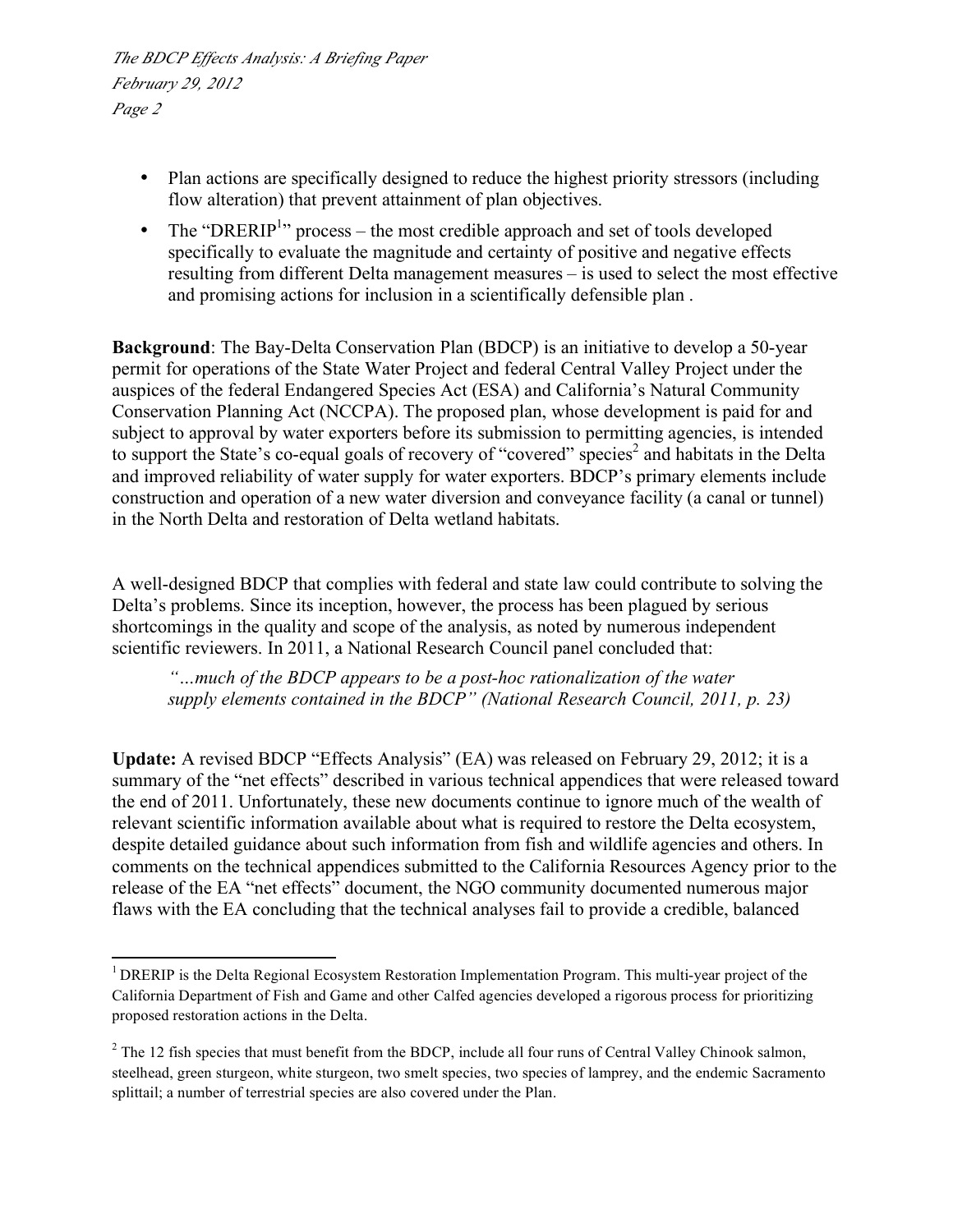assessment of whether the proposed BDCP will actually advance the co-equal goals. Instead, these documents attempt to justify the proposed project by:

- Ignoring likely negative impacts while over-estimating the possible positive impacts of the Conservation Strategy;
- Using non-standard or questionable analytical approaches and unproven or rejected notions of how the ecosystem will respond to change, while ignoring proven scientific tools and well-supported hypotheses;
- Selectively presenting "cherry-picked" models and data, even when it results in internally inconsistent interpretations;
- Tailors model outputs to present results in the light that is most favorable to the proposed project; and
- Misrepresenting current scientific research and the professional judgment of experts.

The EA guides the reader to an apparently pre-determined conclusion about effects of the current BDCP proposal on the Delta environment and water operations; namely, that the Delta's endangered fish and habitats can be restored while at the same time actually increasing the amount of water exported from the Delta. This position is at odds with the finding of several major reviews by leading scientists – including the public hearings conducted by the State Water Resources Control Board in 2010 – and state policy that requires a reduction in reliance on the Delta for water exports.

Three major red-flags of the current BDCP Conservation Strategy and Effects Analysis stand out:

## *1) The Plan, according to the analysis in the EA, fails to contribute to the recovery of a number of endangered species and actually increases the risk of extinction for some of these species.*

Even after thousands of pages spent putting the best face on the current proposed facilities and operations, and underestimating or ignoring potentially significant environmental impacts, the water exporters' own technical consultants conclude that the BDCP will have negligible benefit to several key species and will actually hasten the demise of other imperiled species. Specifically, the analysis suggests that, by diverting still more water from the already overallocated Delta, implementing the BDCP will push species like longfin smelt, winter-run Chinook salmon, and others towards extinction.

**Example (1)**: Results of two life-cycle models ("IOS" and "OBAN") show that the current BDCP will not benefit – and may harm – the endangered winter-run Chinook salmon compared to "baseline" conditions. Appendix G of the EA states, "*OBAN predicted that winter-run escapement would be reduced…compared to the [baseline] for each of the time steps..., while IOS predicted little difference between the [BDCP]and the [baseline]..*." (p. G-3). The EA's "net effects" document confirms this finding and attributes it to decreased water flows and increased temperatures upstream that result from reservoir management practices anticipated under the project (EA 2012,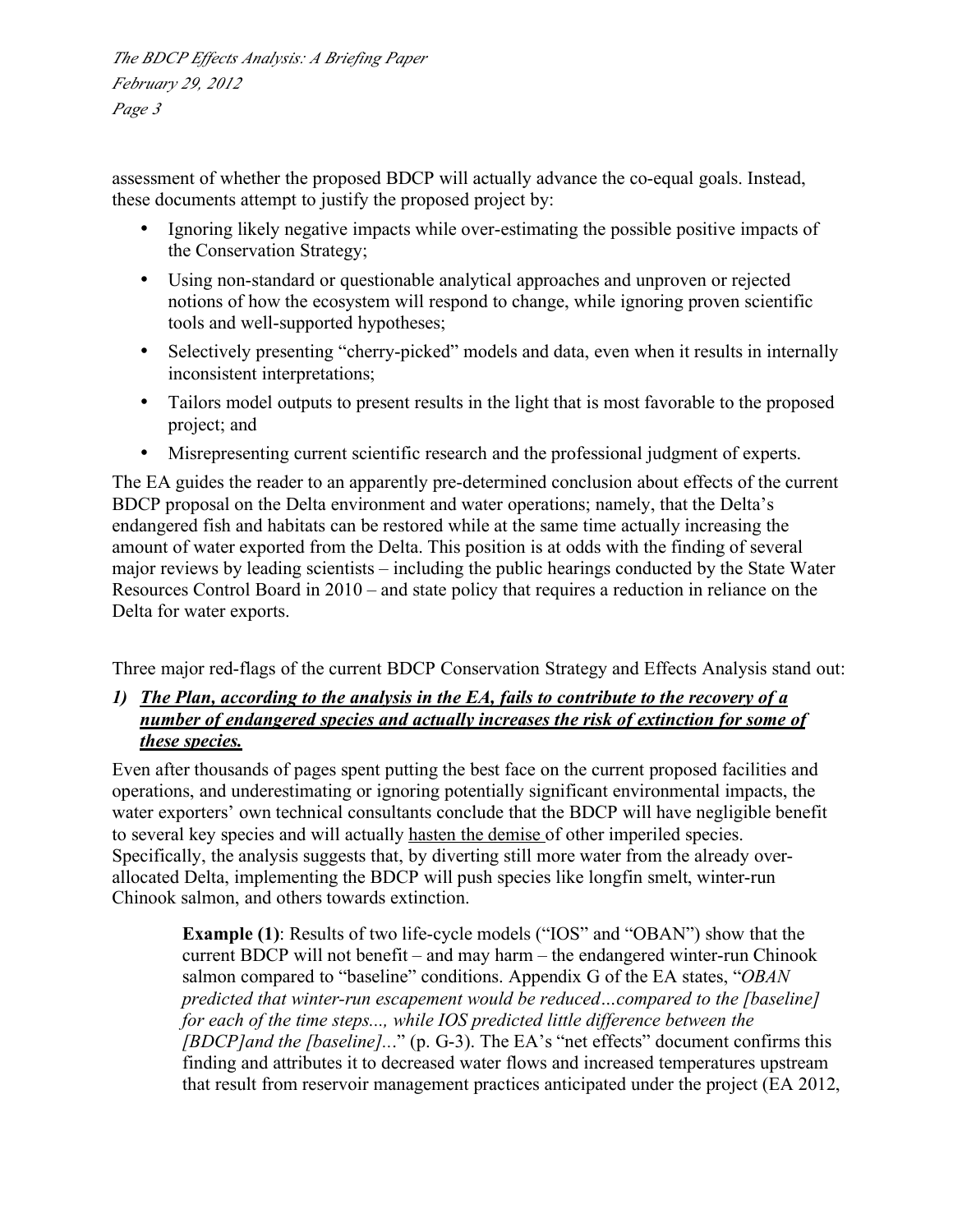> p. 5.1-9). In other words, this "conservation plan" may be worse than the status quo for winter-run Chinook salmon. This is not a "contribution to recovery" by any definition.

**Example (2):** Some estuary-dependent species would be devastated by significant reductions in Delta outflow during the winter – spring period. Currently, less than half of the freshwater runoff in the Central Valley makes it through the Delta to San Francisco Bay in most years. The EA finds that winter – spring outflows, which are known to drive productivity of many species, would decrease by as much as an additional 33% under the BDCP (Appendix C). In the case of longfin, formerly one of the most abundant species in the Estuary, and now among the rarest: *"…changes in outflow during the larval period have the potential to reduce abundance of older [longfin] by 8–24% in the [first 15 years following operation of the new north Delta diversion facility]*" (Appendix C, Conclusion #11, p. C-1.2). The EA's net effects document confirms this conclusion and indicates that increased exposure to contaminants under the plan may further harm longfin (EA 2012, p. 5.1-9)

## *2) The actual effect of the proposed BDCP is much worse than portrayed in the EA, because it severely underestimates negative impacts to species and ecosystems.*

It's easier to claim success when your standard for success is artificially low. The EA sets an extremely low bar for BDCP success (and one that is not consistent with the minimum requirements for environmental review and permitting) by (a) using benchmarks that are worse than actual conditions, and (b) defining "recovery" in overly narrow terms

a) Setting an artificially low bar for success: The EA repeatedly substitutes a "no additional harm" standard in place of the "contribution to recovery" required under the federal ESA and the "conservation of natural communities" required under the NCCPA. It makes matters worse by comparing conditions expected under the BDCP to a "baseline" that is worse than the status quo.

**Example (1)**: The EA uses computer models to describe water supply and fresh water flow conditions under the plan and then seeks to compare those to current and future "baseline" conditions. But the EA defines the baseline such that "*…the simulated Delta outflow for many months is equal to the minimum Delta outflow requirement for each month*" (EA 2012, p. 5.3-6), ignoring the fact that in the real world conditions are often significantly better than the minimal required protections. Worse, and inexplicably, the EA establishes a baseline for comparison in which only the protections afforded by the federal and state project's water rights permit conditions (D-1641) exist -- other existing regulatory constraints on water export operations are omitted from this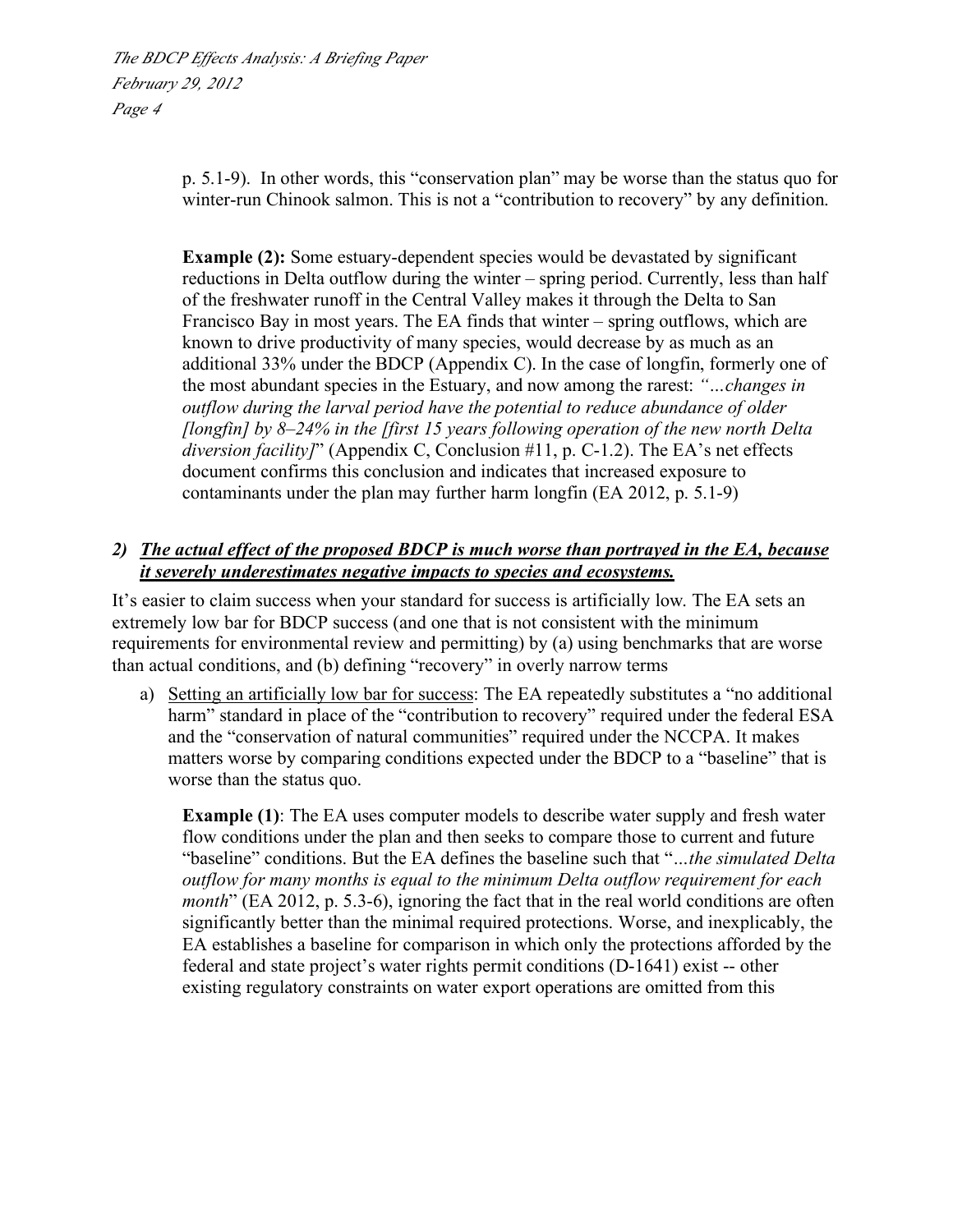baseline<sup>3</sup>. As a result of this unrealistic comparison, the EA trivializes both BDCP's presumed biological impacts and its water supply benefits. Comparing the BDCP to recent *actual* conditions (conditions that are already driving the collapse of the Delta ecosystem) would reveal that the BDCP would substantially increase water exported from the Delta while severely degrading environmental conditions. Furthermore, the plan should (and must) also be compared to the conditions we *want* to see; in other words outcomes of the plan should be compared to the plan's biological goals and objectives for recovery of endangered species and habitats. These targets are finally being developed and presented in a coherent and justifiable format, but unfortunately, our preliminary review indicates that many of them are insufficient in that they in effect endorse status quo conditions and their attainment would contribute little if anything towards restoration of the species or the ecosystem.

**Example (2)**: The EA treats as optional actions that are required under the current Biological Opinion for delta smelt to increase freshwater outflow from the Delta during the fall of some (particularly wet) years. As a result, the BDCP "baseline" for fall outflows is 57% less than what is actually required today (Appendix C). The federal government has already warned (in a different context) that substantial reductions in delta outflow resulting from BDCP are likely to *increase* the risk that delta smelt will become extinct.

**Example (3)**: As with all planning documents used by the State of California, evaluation of the BDCP must account for the anticipated changes to the environment under global warming. Unfortunately, the EA incorrectly treats all of the negative effects of global climate change as impacts beyond the control of the state and federal water projects; it then claims that BDCP will not make things worse. For instance, the EA's Appendix G states, *"… both climate change and the preliminary proposal may adversely affect the winter-run Chinook salmon population in the future, although the effect of climate change is larger than BDCP*" (p. G-83)". In fact, many impacts of a warmer climate will exacerbate impacts, like warm water temperatures below Central Valley dams that are *directly caused by the water projects already*. Project operations or facilities that increase the risk of jeopardy to covered species can not be permitted. In this case the proposed project would magnify the effects of climate change as well as exacerbate existing impacts of project operations. The EA refuses to acknowledge the plain fact that the cumulative effect of current and proposed project operations will be to increase jeopardy to covered species, especially given the likelihood of warmer

<sup>3</sup> The EA "net effects" document reveals that, even against this weak (and incorrect) standard, BDCP may not succeed, stating, "*The required D-1641 X2 locations … and the minimum Delta outflows were satisfied by the preliminary proposal …, although CALSIM results reported above may be based on relaxations of the requirements in certain months.*" (EA 2012, p. 5.3-6)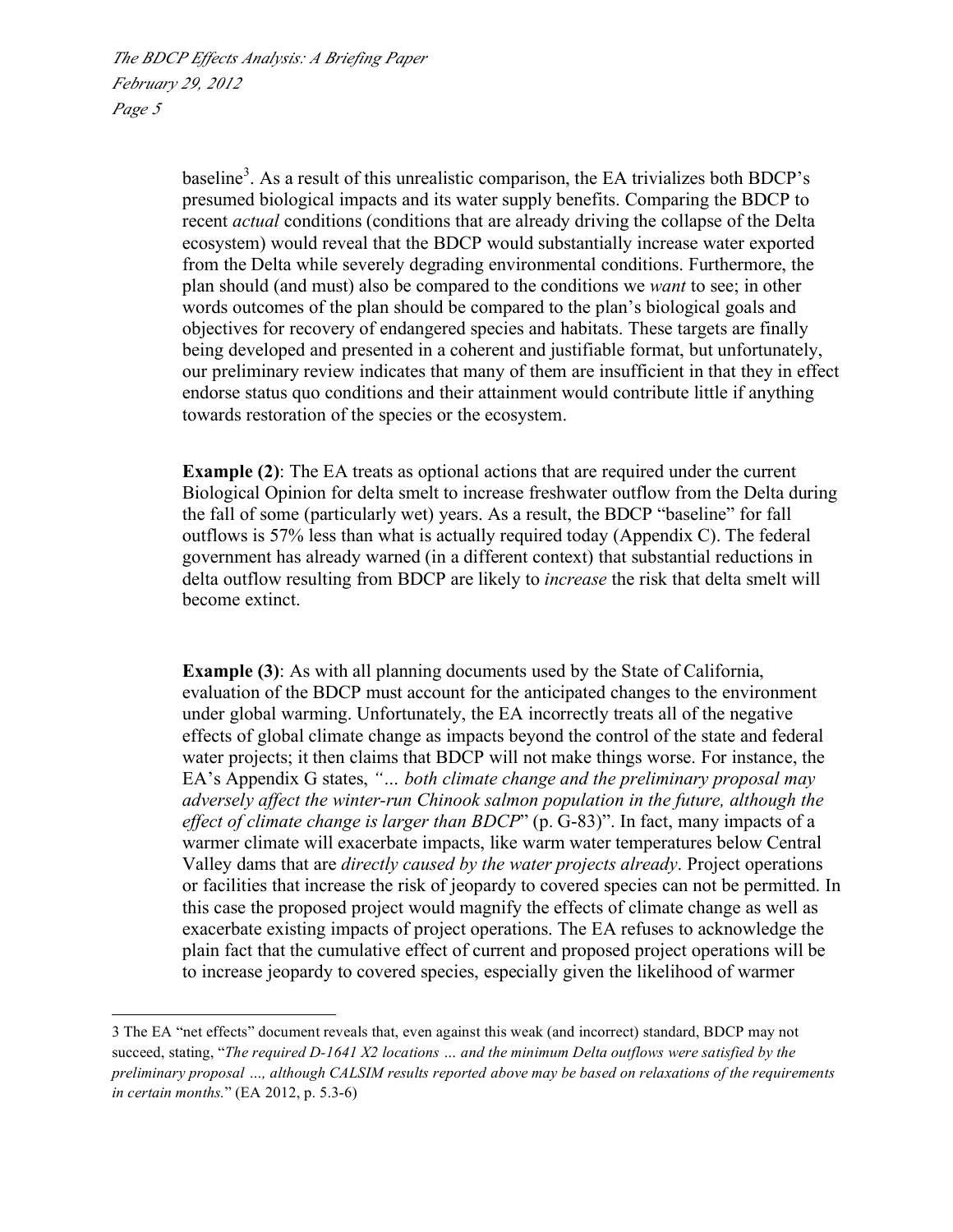> temperatures in the near future. Rather than use BDCP as an opportunity to plan for the future and attempt to solve problems caused by the SWP and CVP, the EA instead settles for a claim that this plan is no worse than the (unacceptable) status quo – again, it's easy for a plan to "succeed" if it is compared to failure.

# *3) The EA fails to meet minimum requirements for scientific and technical rigor in a number of critical areas*

In most cases, the true impacts of the proposed BDCP remain unknown because the EA methodology and its interpretation of analytical results are fundamentally flawed. As noted above, the EA's own results indicate a strong probability that the plan as currently conceived will hasten the decline of covered species and the ecosystem as a whole, but the true impacts could be even worse (or, to be fair, in some cases better) than those presented in the EA. The ways in which the EA biases its results and misrepresents scientific information on the Delta ecosystem are numerous and widespread. (These biases persist despite strong criticism of earlier analyses by numerous scientific review panels, the federal and state fish and wildlife agencies, and the NGO community). For instance, the EA:

#### a. Ignores known and likely negative impacts

**Example:** The EA projects that Delta outflow will decrease dramatically in the ecologically critical winter and spring months because of increased water exports (Appendix C). In some cases (e.g. longfin) it acknowledges the well-known, longestablished, positive relationship between winter and spring fresh water flows and populations of numerous fish species; so it is striking that the EA does not account in any way for the potential impact of reduced fresh water flows on the production of prey (e.g. shrimp and other zooplankton, small fish) for the covered species. The reduction in Delta outflows described by the EA would be expected to reduce production of key zooplankton species, and thus undermine a main tactic of the Conservation Strategy (increased food production), yet this obvious link is never explored.

## b. Overestimates BDCP's possible positive impacts

**Example:** The Conservation Strategy relies heavily on the tenuous link between restoration of Delta wetland habitats, the production of smelt prey, and recovery of Delta smelt and longfin (Appendices F, G). For example, the EA Appendix G states:

"*Expansion of floodplain, tidal wetland, and channel margin habitat…is expected to result in…an increase in zooplankton, the food resource for delta smelt…Increasing food supplies through aquatic habitat expansion…therefore would be expected to contribute directly to an increase in delta smelt growth, survival, and population abundance...*" (p. G-4).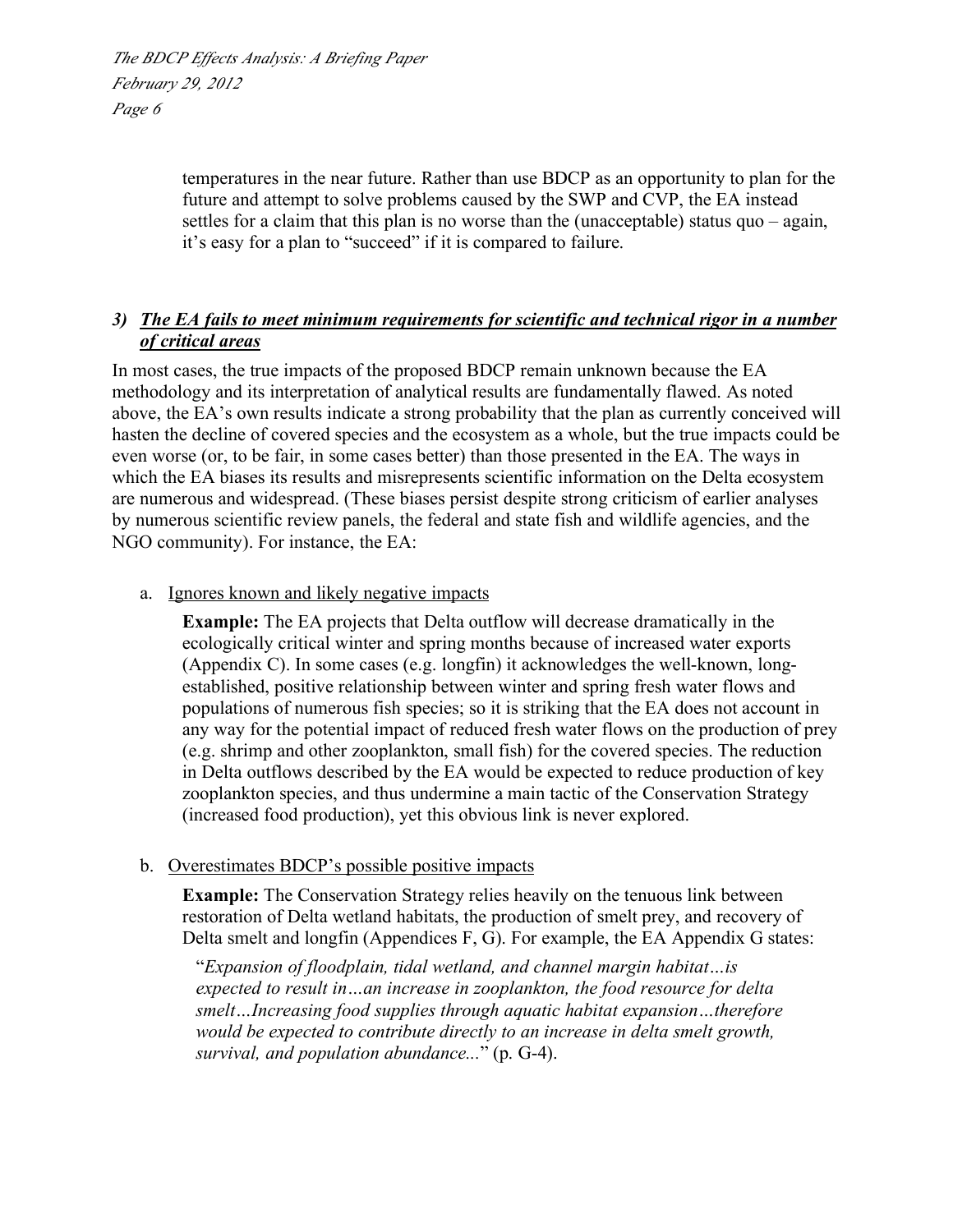> The EA's faith in these expectations is in stark contrast to the uncertainty and/or skepticism expressed in several earlier reviews. The National Research Council<sup>4</sup>, when considering the suitability of habitat restoration for merely preventing extinction of (and not recovering) the smelt – found that:

*"…the relationship between tidal habitat and food availability for smelt is poorly understood, and it is inadequate to support the details of the implementation [of habitat restoration]*

This report and others (including a review funded by and produced for  $BDCP<sup>5</sup>$ ) found that the hoped for link between shallow water habitat restoration and increased food production for covered species was speculative and recommended implementing some of the proposed restoration projects as pilot studies, so that their benefits and potential pitfalls could be better understood and managed. The technical Appendices refer to these documents but never mention their skepticism regarding the beneficial outcome that the Conservation Strategy relies most heavily upon. Instead, the EA "net effects" document asserts: *The BDCP includes substantial restoration that has the potential to produce and export detritus and phytoplankton into the open estuary where fish can consume it* [EA 2012; p.5.3-26]. What the EA doesn't say is that most of the covered fish species do not feed primarily on detritus or phytoplankton – again, the actual effect on many of the covered species of the proposed habitat restorations is highly uncertain. There is no doubt, as many studies show, that restoring wetland habitat creates benefits for a broad range of species and ecosystem values. It is the specific benefits claimed in the EA for some of the covered species that are in question.

## c. Applies non-standard or questionable analytical approaches while ignoring proven scientific tools and metrics

The document retains a number of questionable analytical approaches, and at the same time fails to utilize established tools, metrics, and even well-known facts.

**Example (1)**: Despite previous criticisms from the fish and wildlife agencies, the EA persists in estimating salmonid movements and mortality in the Delta with a model that is in the early stages of development--the Delta Passage Model (DPM). Among other shortcomings, DPM is based on very small data set collected on unusually large fish, over

 *<sup>4</sup>* National Research Council. 2010. *A Scientific Assessment of Alternatives for Reducing Water Management Effects on Threatened and Endangered Fishes in California's Bay Delta*.

*<sup>5</sup>* In 2008 and 2009, BDCP convened numerous experts in the fish and ecosystem processes in the San Francisco Bay-Delta estuary to review proposed conservation measures (many of which are retained by the current BDCP). These experts applied a rigorous review methodology developed by the Delta Regional Ecosystem Restoration Implementation Program (DRERIP) of the California Department of Fish and Game. Preliminary findings of the reviews, which was never concluded, are summarized here:

http://science.calwater.ca.gov/pdf/workshops/workshop\_eco\_052209\_BDCPDRERIP\_Summary\_with\_Appendices1.pdf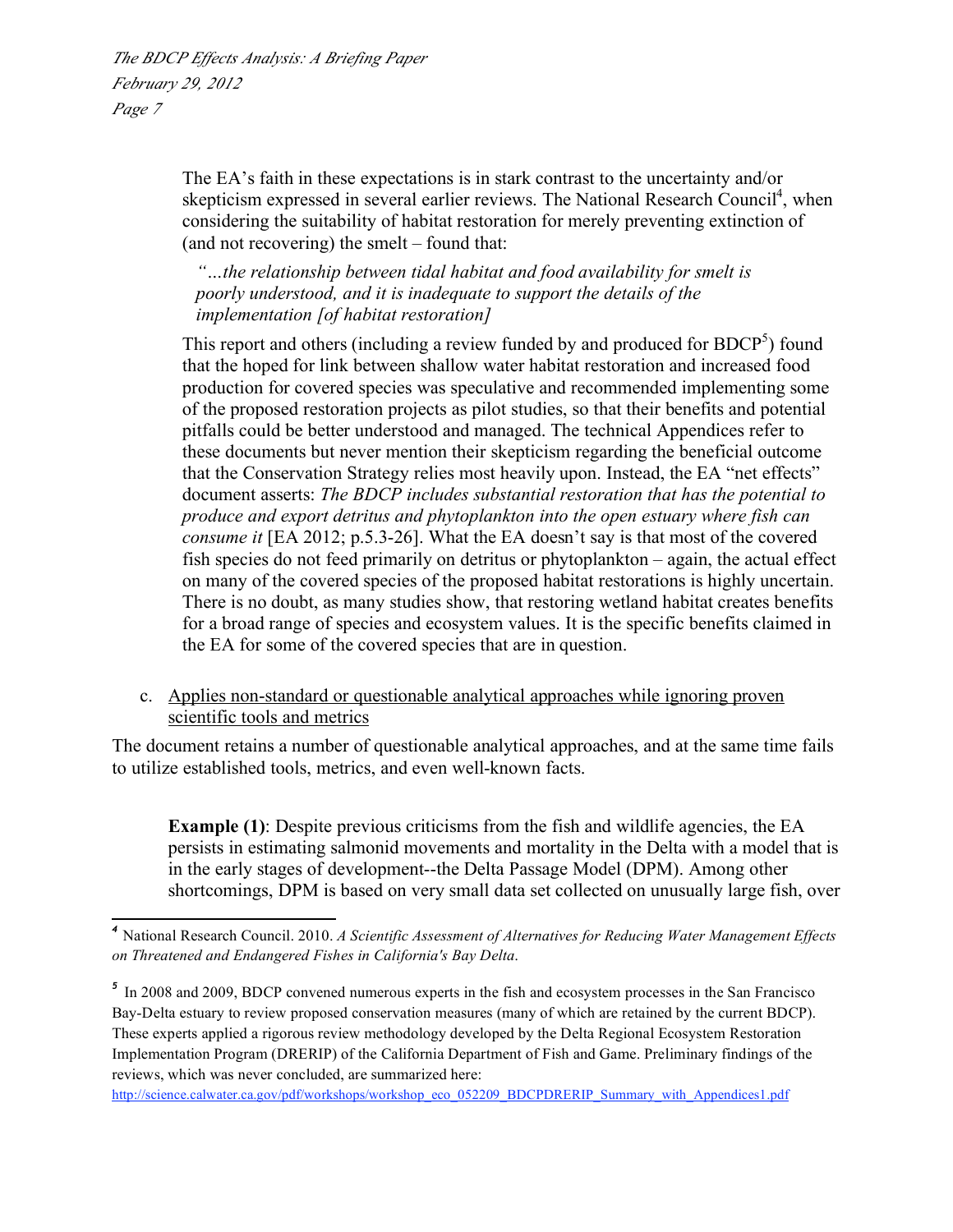> the course of just a few years. By relying on DPM, the EA: (1) avoids evaluating mortality and movements of smaller and far more abundant salmon fry; (2) fails to evaluate the effect of water exports on salmon migration during dry or critically-dry years (because DPM's foundational data were not collected under those conditions), and (3) inappropriately projects impacts on the behavior of most winter-run, spring-run, and fall run Chinook salmon.

> **Example (2)**: The EA relies on the results of a controversial life-history model to assert that neither fresh water flow rates nor entrainment at the south Delta pumps are important stressors on the Delta smelt population. Flaws with this approach include: (1) the model did not evaluate fresh water flow variables and so is unable to assess their impact; (2) the model actually found that entrainment-related mortality of Delta smelt *did* have a significant impact on Delta smelt populations (though the authors removed this variable from the analysis); and (3) all inputs for the model were generated by non-biologists. Contradictory results of alternative models of Delta smelt life history and behavior, developed by biologists with experience studying these fish in this ecosystem, are not mentioned or are lightly dismissed by the EA.

**Example (3)**: The EA frequently relies on incorrect and undocumented assumptions regarding species' life history and ecology. The technical appendices often use incorrect inputs, even concerning such basic facts as when species are likely to be in the Delta – a practice bound to produce inaccurate or irrelevant results. Even though the EA is supposed to rely on the best available scientific information about species behavior and ecology as summarized in a series of peer-reviewed publications (life history conceptual models) developed for the California Department of Fish and Game<sup>6</sup>, these foundational documents are referenced only sporadically and usually only in ways that would tend to reflect favorably on the proposed BDCP.

## d. Cherry-picks data to support a particular outcome

The EA and its technical Appendices regularly present results in the light that is most favorable to the proposed project. Sometimes this results in the EA interpreting results in mutually inconsistent and contradictory ways within the span of a single page.

**Example**: Much of the ecological benefit of building a new North Delta diversion facility is supposed to result from an expected reduction in entrainment of fish at the existing South Delta export facilities. But, despite the wealth of information to the contrary, the state and the water contractors have always claimed that the South Delta export pumps are not an important source of mortality. The Effects Analysis attempts to have it both

<sup>6</sup> The Delta Ecosystem Restoration and Implementation Plan (DRERIP) is the California Department of Fish and Game's accepted analytical approach for planning restoration projects in the Delta. Delta conceptual models are available here: http://www.dfg.ca.gov/ERP/conceptual\_models.asp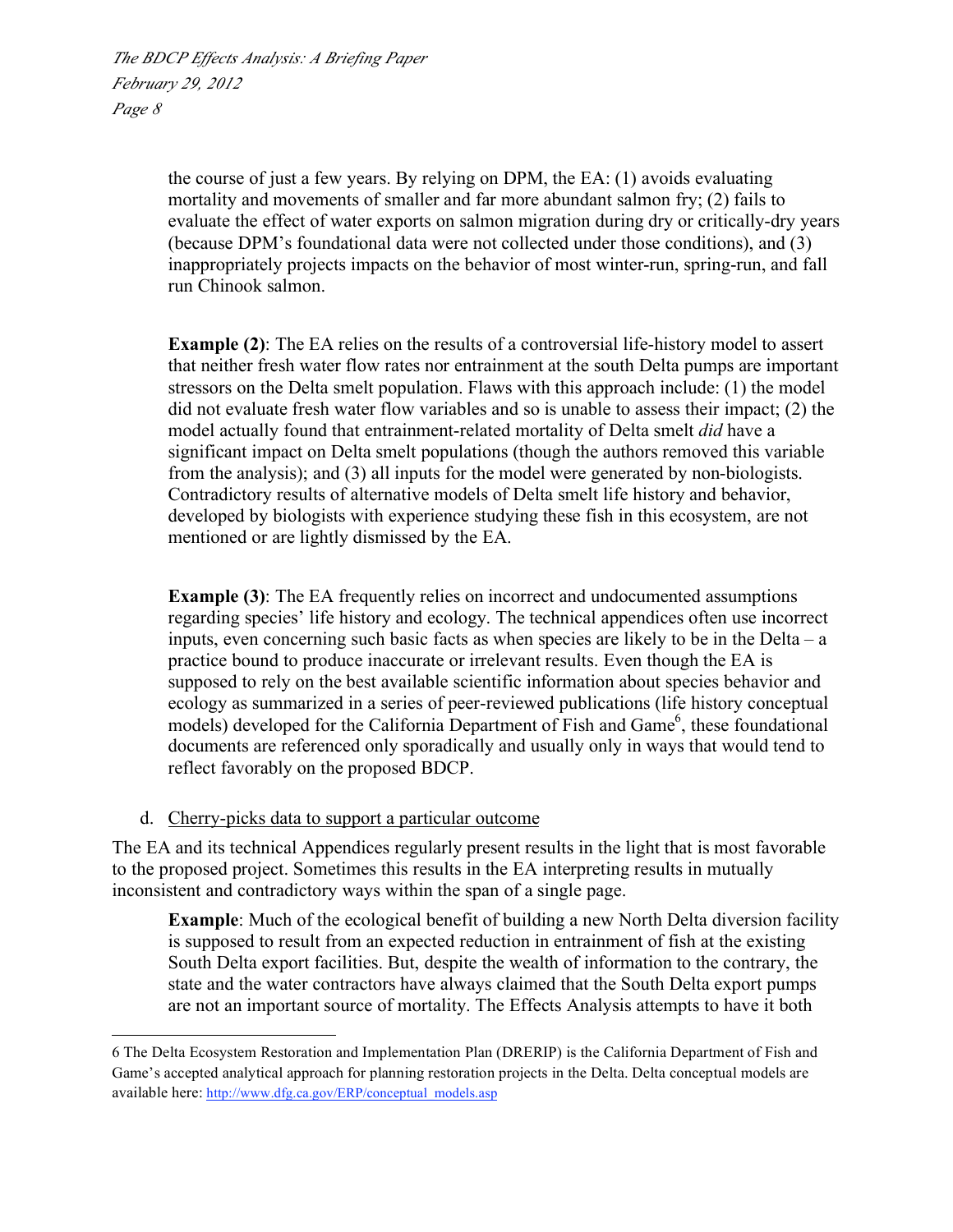> ways. In the space of one paragraph, the new Effects Analysis' Appendix B claims both that: (1) entrainment of juvenile winter-run Chinook salmon and steelhead under the BDCP will decline  $\sim 60\%$  compared to existing biological conditions, and (2) although entrainment losses of winter-run Chinook salmon will increase during some periods, overall entrainment is *already well below 1%*. [p. B-6, emphasis added]. Similarly, the new EA states that "it is assumed the entrainment stressor under existing conditions for foraging and migrating juvenile salmonids is of moderately low importance" (p. 5.5-66) while also stating that reduction of salmonid entrainment in some years is a significant benefit of the proposed project and by implication a major justification for constructing and operating an isolated facility (i.e., "a major component of the BDCP conservation strategy is a switch from export pumping solely in the south Delta to dual conveyance...it is anticipated that this would maintain entrainment levels of juvenile salmonids at or below the levels seen in recent years…", at p. 5.5-66). Entrainment can't be both a problem and not a problem, depending on what outcome most favors the project.

#### e. Presents model outputs in a way that is most favorable to the proposed project

Another common and very problematic "analytical technique" prevalent throughout the document is the inappropriate use of averages, instead of ranges or extreme values, to obscure the potential impacts of the project.

**Example**: Appendix C calculates the relationship between longfin abundance and the average December-May Delta outflow; this contrasts published studies which use much shorter time periods that are defined based on critical life-stage functions (e.g. January-March flows are those likely to affect longfin spawning; March-June flows are those likely to affect longfin larval success). Averaging, across a half a year those changes in Delta outflows that are expected to occur under BDCP minimizes the impact of larger variations in flow from BDCP that occur within particular months– the effect of averaging is, after all, to downplay extreme values. As a result of this biologically simplistic approach, the EA severely underestimates the potential negative impact of BDCP on longfin (one of very few species that the EA actually admits will be impacted negatively by BDCP).

#### f. Inaccurately represents current scientific research and the professional judgment of experts.

The EA frequently misrepresents the findings of the researchers and studies it references. These mischaracterizations range from attributing assertions to authors and studies that do not support that assertion (or present contrary hypotheses), to taking statements out of context, to offering unpublished and unreviewed documents as if they were the best available science.

**Example (1):** In one case, the EA cites a PowerPoint presentation to support a major (and false) assumption regarding endangered Central Valley steelhead despite the facts that the presentation itself was clearly a non-technical "visioning" product which stated,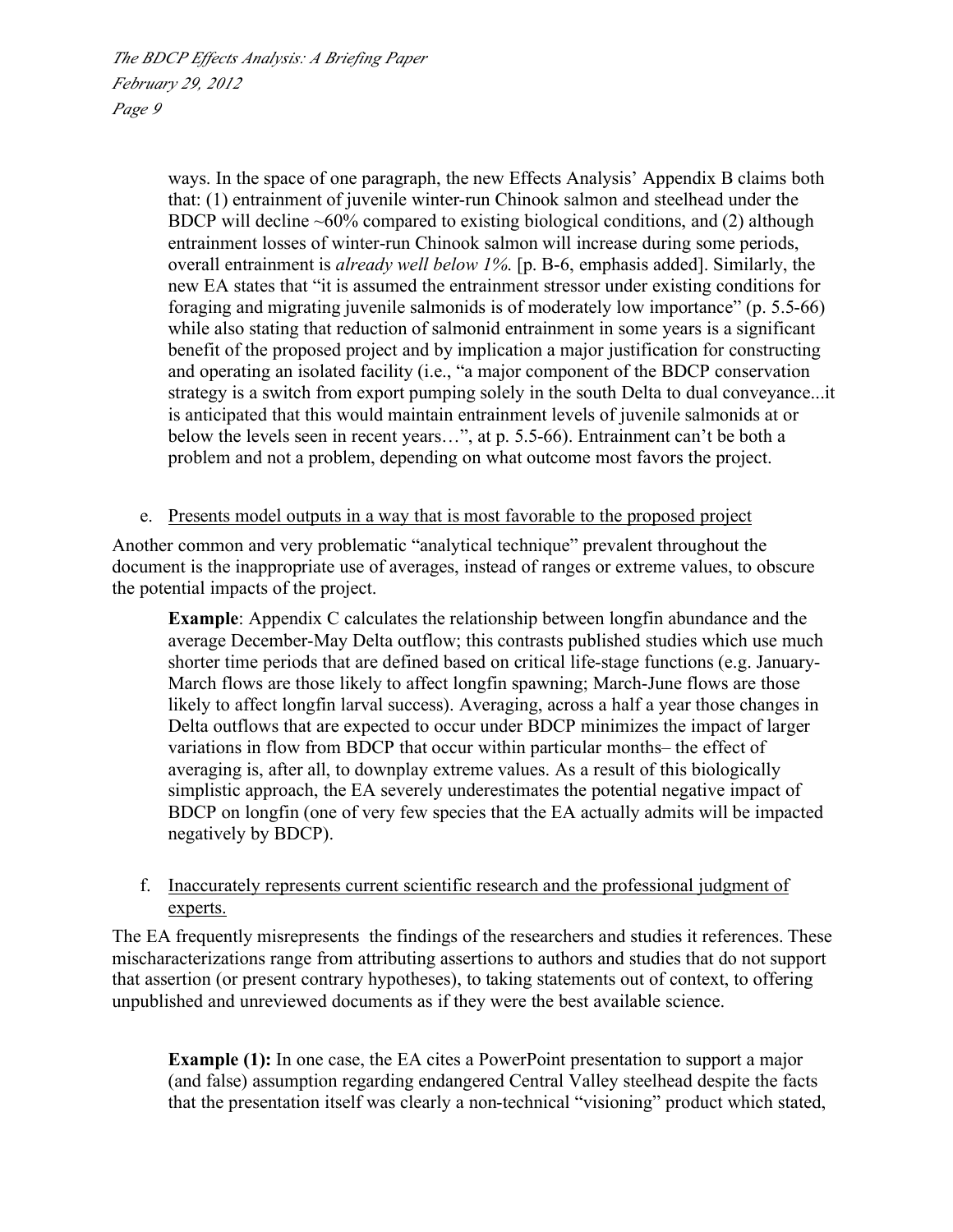"*This document is incomplete and not fully vetted*", and that the author (while widely respected) is not an expert in fish biology. Such a document simply cannot be represented as the "best available science" (the standard set by the Endangered Species Act).

**Example (2)**: To support its favored hypothesis that shallow tidal habitat restoration projects will increase the food available to each of the covered species, the EA states:

*Restoration of tidal wetlands has the potential to increase the availability and production of food in Suisun Bay by exporting organic material by tidal flow from the marsh plain and phytoplankton, zooplankton, and other organisms produced in intertidal channels…This production may contribute significantly to the greater foodweb, ultimately benefitting openwater species such as delta smelt ,,, (Brown 2004* [*sic*])*.*

The paper referenced here, written by a researcher with the US Geological Service in 2003, actually casts significant doubt on the likelihood of this assertion as it identifies:

*…a high degree of uncertainty regarding the benefits of tidal wetland restoration for native fishes, including special status species such as delta smelt…*

[and]

*The importance of freshwater tidal wetlands to the native delta smelt is largely speculative.* 

Furthermore, an extensive scientific review commissioned by the BDCP in 2009 (the "DRERIP Reviews") found that most of the BDCP tidal habitat restoration areas would provide "…*minimal to low benefits for delta smelt, longfin smelt, sturgeon, steelhead, and salmonids (all runs) with minimal to low certainty*". Projects in Suisun Marsh scored a bit better as the experts behind the DRERIP reviews expected that they might have a "*minor population level effect*" for splittail, delta smelt, and fall and spring-run Chinook salmon, although the certainty of even this outcome was *"minimal to low*". These findings do not appear to be presented or addressed in the EA.

**Example (3):** The EA cites numerous studies in a misleading way that suggests that other researchers support BDCP's expectations for habitat restoration projects. For example, the current EA's Appendix F states that the BDCP's proposal to restore shallow tidal habitats in Suisun Marsh are expected to:

*…increase food resources for rearing salmonids (Benigno and Sommer 2008; Kjelson et al.1982), splittail (Kjelson et al. 1982), delta smelt (Nobriga and Herbold 2008), and longfin smelt (Hobbs et al. 2006; Rosenfield 2008).*

To the best of our knowledge, not one of these studies mentions any particular habitat restoration effort and certainly not the proposal put forward by BDCP for Suisun Marsh. Several of these studies *do* mention the expected benefit of increased fresh water flows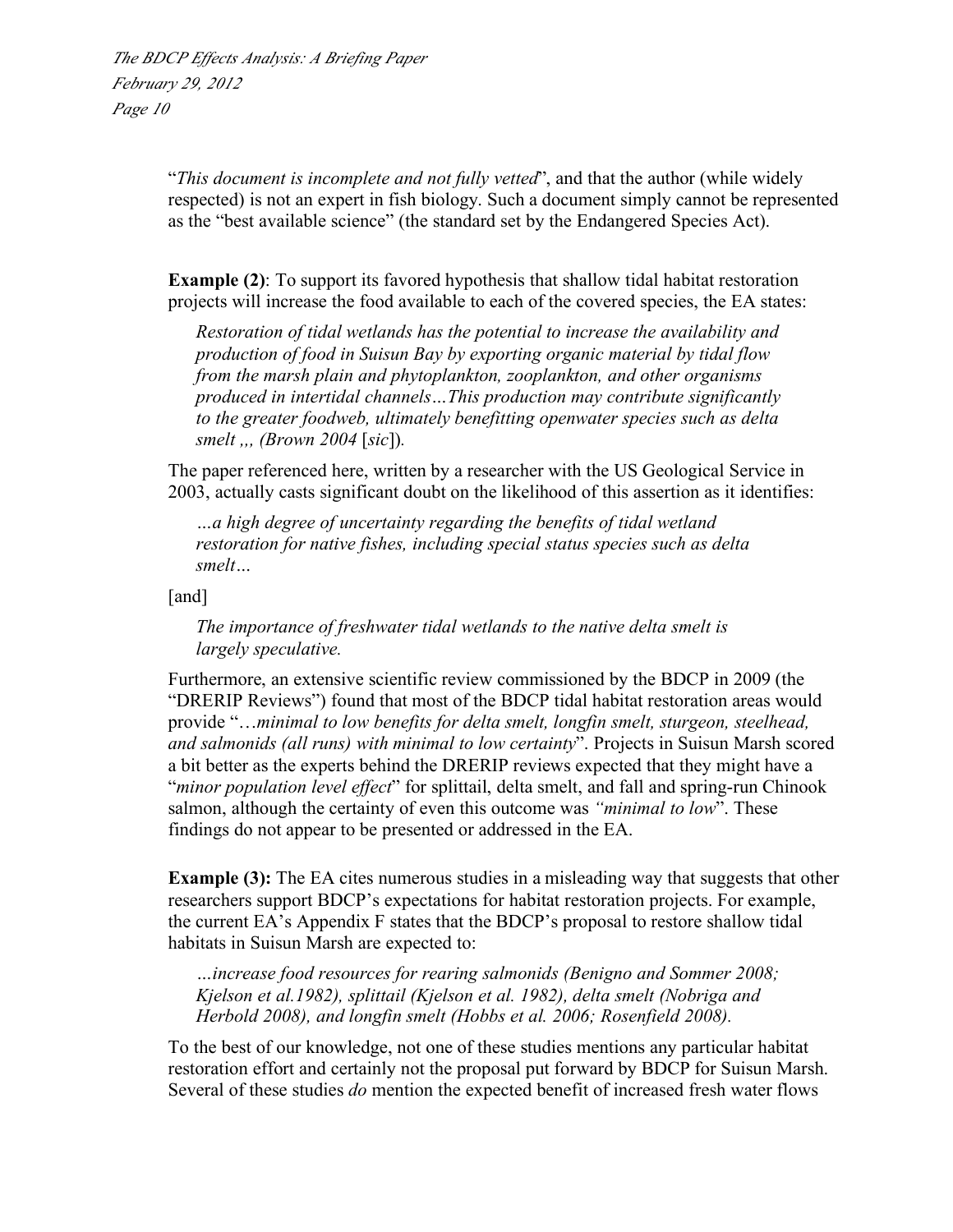> on these species – a fact that is not mentioned anywhere in the EA or its appendices. For instance, writing 30 years ago (well before BDCP's proposal for Suisun Marsh was conceived), Kjelson stated:

*Survival [of Chinook salmon] though the Delta in June is inversely related to water temperature and directly related to river flow…*

[and]

*Alteration of the timing, magnitude, and distribution of flow in [this Estuary] has a major impact on juvenile Chinook survival.*

## **The Path Forward:**

The Delta desperately needs a long-term solution. Despite the failure of the EA as a basis for that solution, there is a way forward to "fix" the BDCP and develop and implement a solution that meets the test of good science and the minimum requirements of the ESA and NCCPA. Over the past several years, the NGO community has developed a planning framework – the Logic Chain – that has been broadly supported but not actually applied.

The Logic Chain approach is specifically designed to generate the appropriate questions and comparisons that would be the heart of a valuable Effects Analysis. This process requires development of specific, measureable, and time-bound objectives that actually make a significant contribution to the recovery of endangered species and habitats and against which the plan's projected outcomes (and during implementation, plan performance) can be evaluated – meaningful yardsticks by which we can measure a restoration plan, as opposed to an arbitrary improvement over "baseline conditions" (whether accurately defined or not). Within the Logic Chain, conservation measures are intended to address specific assumed stressors that might prevent attainment of plan objectives, providing guidance about which effects must be analyzed. The Logic Chain also calls for transparent evaluation of both the magnitude and uncertainty of projected positive and negative outcomes of each action (or suite of actions); this leads to the selection of priority actions, direction regarding whether their implementation as full measures or pilot projects is most appropriate, and the identification of critical monitoring and research needs to inform the adaptive management process.

A specific and detailed plan to implement the logic chain exists that could produce (1) a permitable Conservation Strategy; (2) a robust and informative Effects Analysis; and (3) a credible and specific Adaptive Management Plan that would guide future BDCP implementation. To date and despite the fact that it was never completed, the 2009 DRERIP evaluation of BDCP remains the most comprehensive and detailed BDCP Effects Analysis available. That process should be reinitiated, refined, and charged with projecting impacts, uncertainties, opportunities for improved knowledge, and the appropriate application of existing quantitative models. The DRERIP evaluation process (with the addition of appropriate quantitative modeling of certain impacts) would produce many critical attributes of a BDCP effects analysis including the explicit